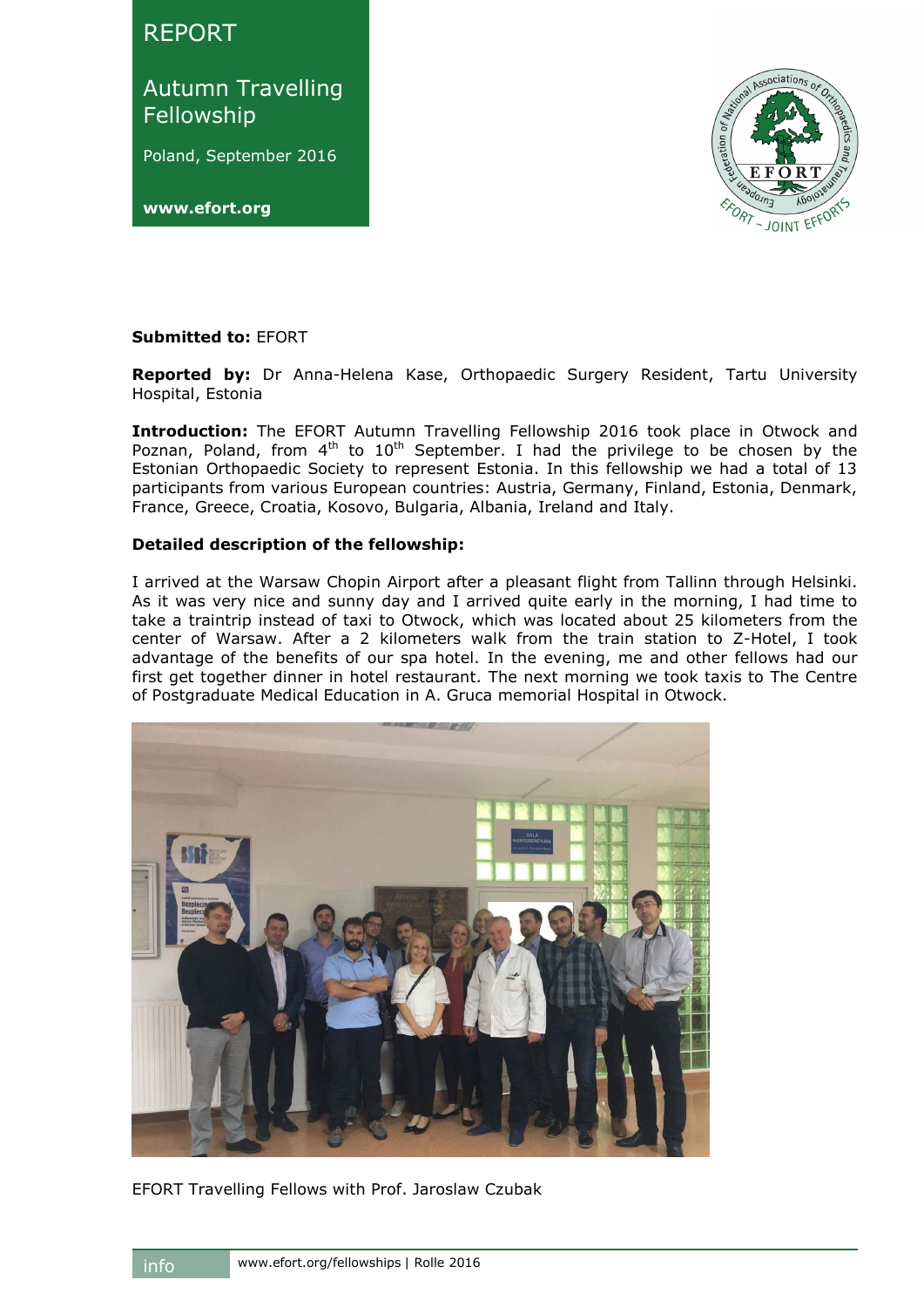Autumn Travelling Fellowship

Poland, September 2016

**www.efort.org**



We were greeted by professor Jaroslaw Czubak, who gave us brief summary of the hospital, the paediatric and adult orthopaedic department and their main activities. We had the opportunity within two days to get involved in morning ward rounds and after that scrub in or observe operations in two operating rooms. Prof.Czubac and his colleagues performed periacetabular osteotomies, Dega osteotomy, total hip replacement in DDH case, limb lengthening and deformity correction using Ilizarov frame and taylor spatial frame. Scientific lectures were also about different types on pelvic osteotomies, leg length discrepancy and joint arthroplasty in DDH cases.



In addition to the scientific program, in one evening we took transport to Warsaw and had a stroll through the old city and had a gastronomic experience of Polish food in national restaurant.

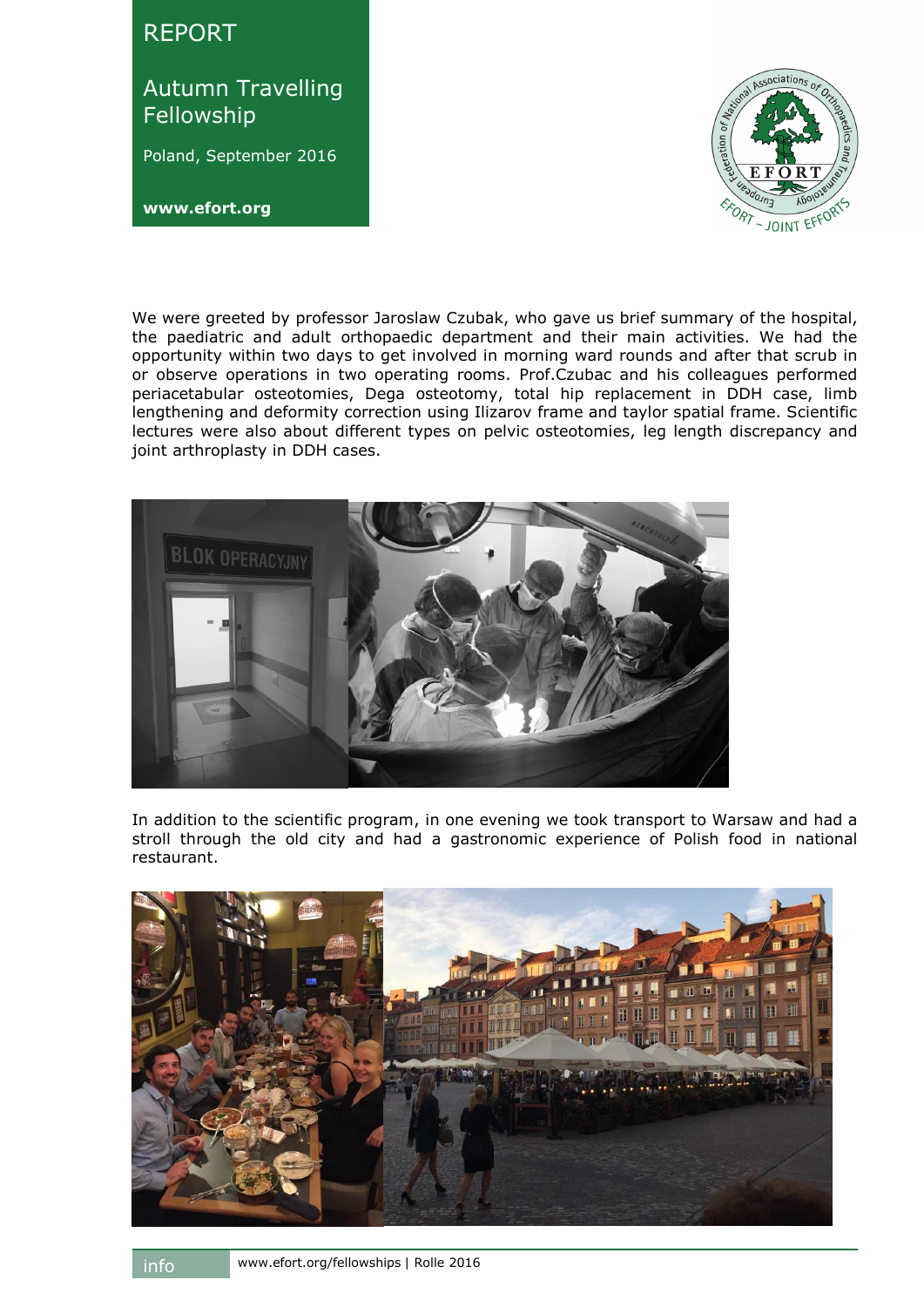Autumn Travelling Fellowship

Poland, September 2016

**www.efort.org**



Our third day of fellowship started with 5 hours bus ride from Otwock to Poznan. When we arrived at the Hotel Rzymski located in the centre of Poznan, we had a very warm welcome from Prof. Leszek Romanowsky and his resident Marta, who was our closest guide during our stay in Poznan. After quick refresment in hotel room, we had lunch in hotel restaurant with prof. Romanowsky and prof. Kruczynski, followed by lectures in hotel conference room concentrating on knee arthroplasty and periprosthetic fractures. In the evening, we were all invited to a garden party held outside city limits in prof.Romanowsky's home. The atmosphere was very friendly and informal. We had wonderful time to get to know each other better, socialize and admire professors great collection of Polish bicycles and heritage cars.



On 8<sup>th</sup> of September, organized taxis took us from hotel to the Dega University Hospital. The hospital building was long time ago a monastery, which was adjusted to the needs of a hospital following heritage protection rules.

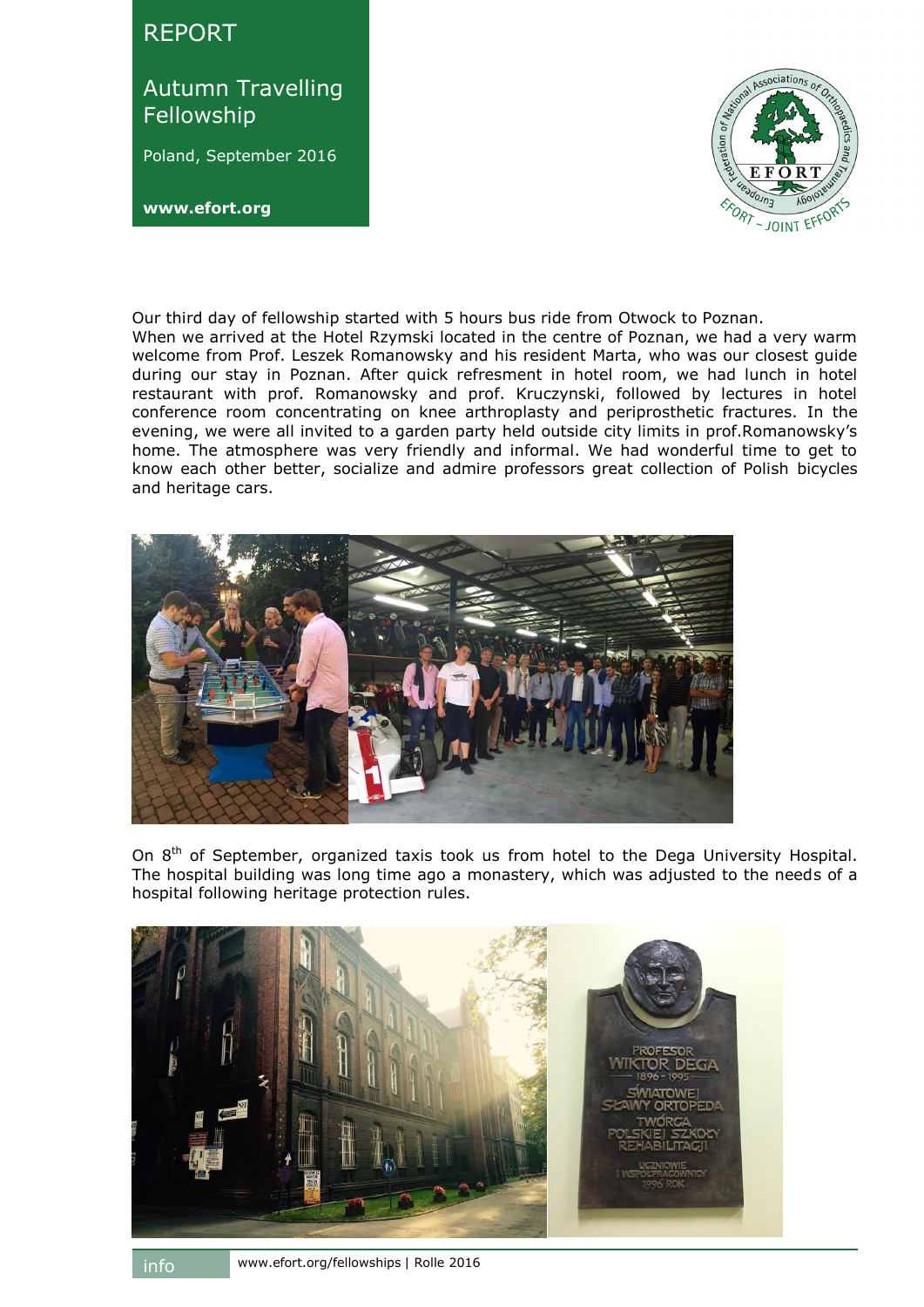Autumn Travelling Fellowship

Poland, September 2016

**www.efort.org**



Our morning began with clinical conference and after that we had a chance to observe different operations in 4 operating rooms for example knee and hip arthroplasty, ACL reconstruction surgery and shoulder arthroscopy. After a coffee break, we had lectures about revision hip arthroplasty, biomechanical aspects of knee surgery and spine pathologies.



At the end of our busy second day in Poznan, dr. Lukasz Lapaj took us to a tour of The Old Town of Poznan. He gave us a thorough overview of Poznan history, urban legends and local traditions. This evening dinner with all professors, lecturers and local residents was organized in vein restaurant outside the city center.

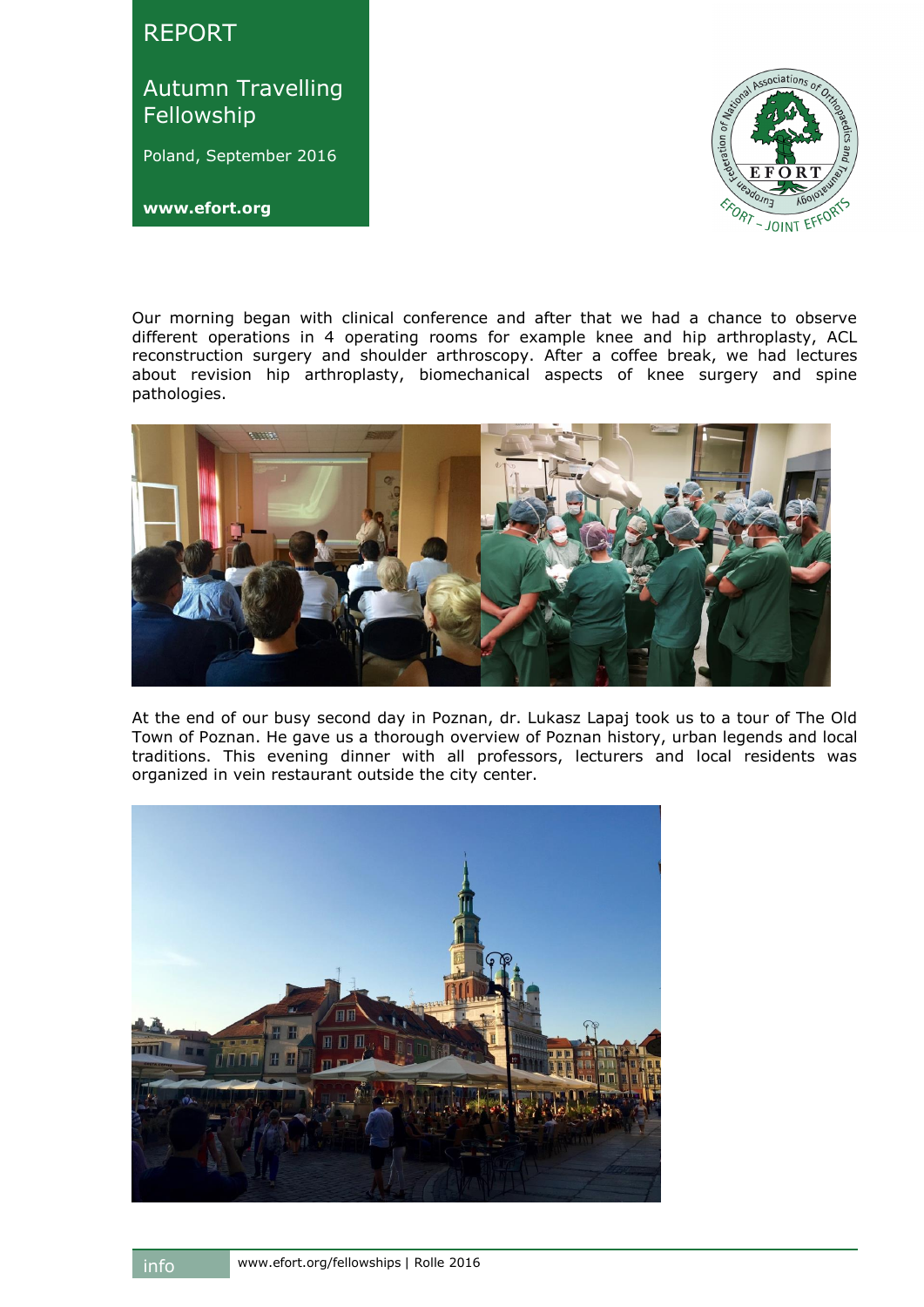Autumn Travelling Fellowship

Poland, September 2016

**www.efort.org**



On our third day in Poznan consisted of a variety of lectures, among these paediatric hip and spine pathology and limb alignment syndromes. Between lectures we had coffee breaks where we had a chance to discuss about the subject that we heard and exchange our own experience with the related topics. I must mention that all the time during the lectures and coffee breaks our hosts, members of Polish organizing committee, took really good care of us! We finished this wonderful day with nice dinner at the Old Town restaurant with most of the professors, lecturers and also hospital manager.



Our last day in EFORT Autumn Fellowship started early with lectures about revision knee and hip arthroplasty. Dr Markuszewski presented a really outstanding pelvic tumor case, where they used a custom made hemipelvis implant and hip joint endoprostheses with excellent postoperative results. After final remarks and farewell speech from prof. Romanowsky, we were given FESSH instructional course books as present and we started our train trip back to Warsaw Chopin Airport.